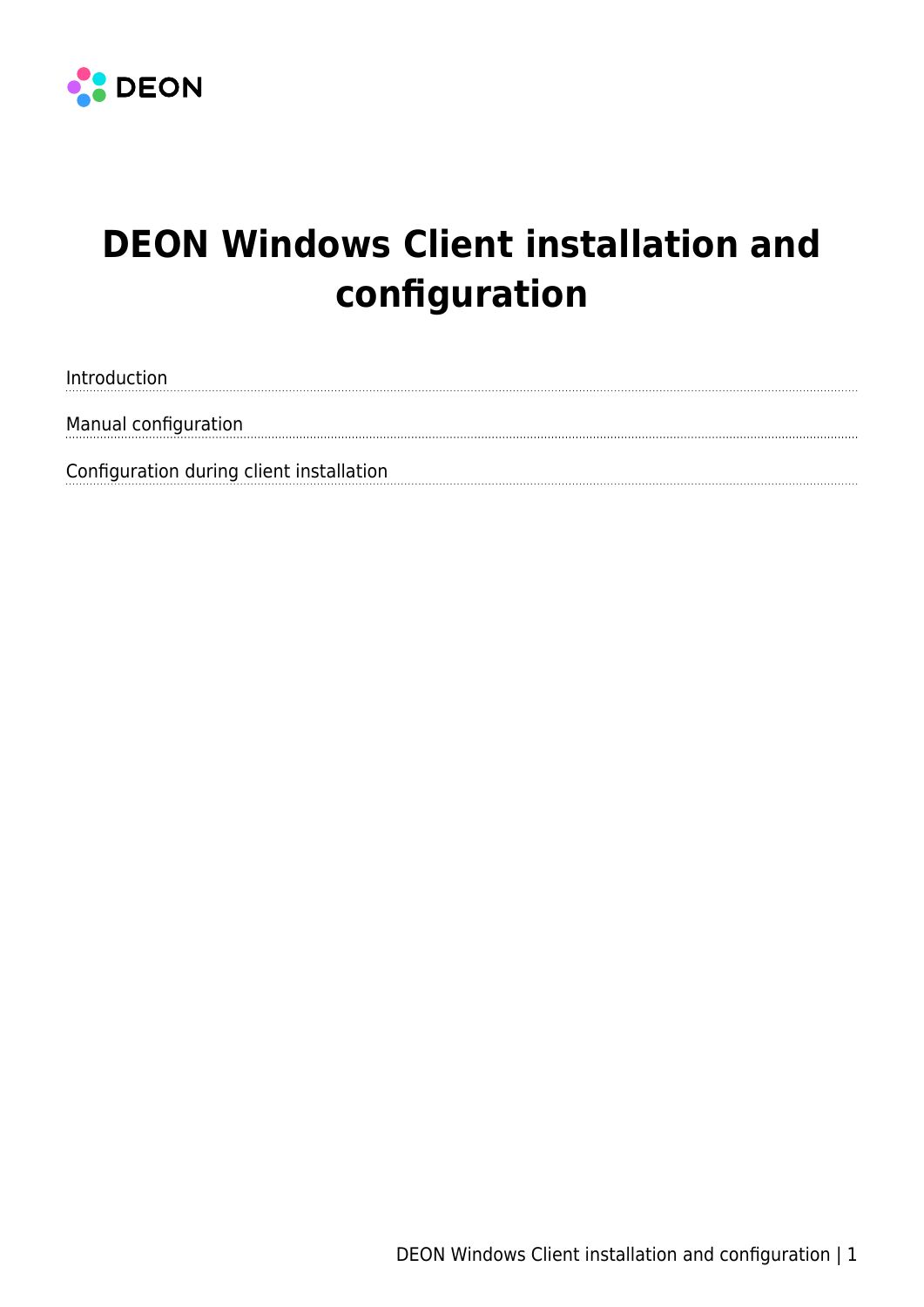

# Introduction

The DEON Windows client can be configured manually during runtime or via parameters during installation or deployment. The latest client installers are available at <https://cloud.deon.eu/Web/Home/Download>.

# Manual configuration

Manual configuration is done in the client login mask by clicking on *Server* below the login fields. In the following dialogue, the HTTPS host of the server name is entered and confirmed with OK.

If domain authentication is used, DEON must now be restarted. Once this is done, the logon to the DEON server should will happen automatically with the logged in domain user on the client machine.

# Configuration during client installation

You can also set parameters during the installation. The available options differ between the portable (exe) and the MSI installer.

#### **MSI installer:**

### **msiexec /i** *Deon\_Windows-x64\_2.9.XX.XXX.msi* **/q HOSTNAME=***HTTPS-Host*

The host name (server name) is stored on the client in the Windows registry and can't be changed manually in the application by the user. However, If you define multiple semicolonseparated host names, the user can choose between them.

| <b>Parameter</b>    | <b>Value</b>     | <b>Function</b>                                                                                                                                            |
|---------------------|------------------|------------------------------------------------------------------------------------------------------------------------------------------------------------|
| <b>HOSTNAME</b>     | Server-Name      | Semicolon separated server names,<br>which serve as default for the client.<br>Manual switching to another different<br>server is then no longer possible. |
| <b>RUN NOTIFIER</b> | 1 (default)<br>0 | Notifier (Tray application) is started<br>after a successful installation in the<br>user context.<br>Notifier will not start after installation.           |
|                     |                  |                                                                                                                                                            |